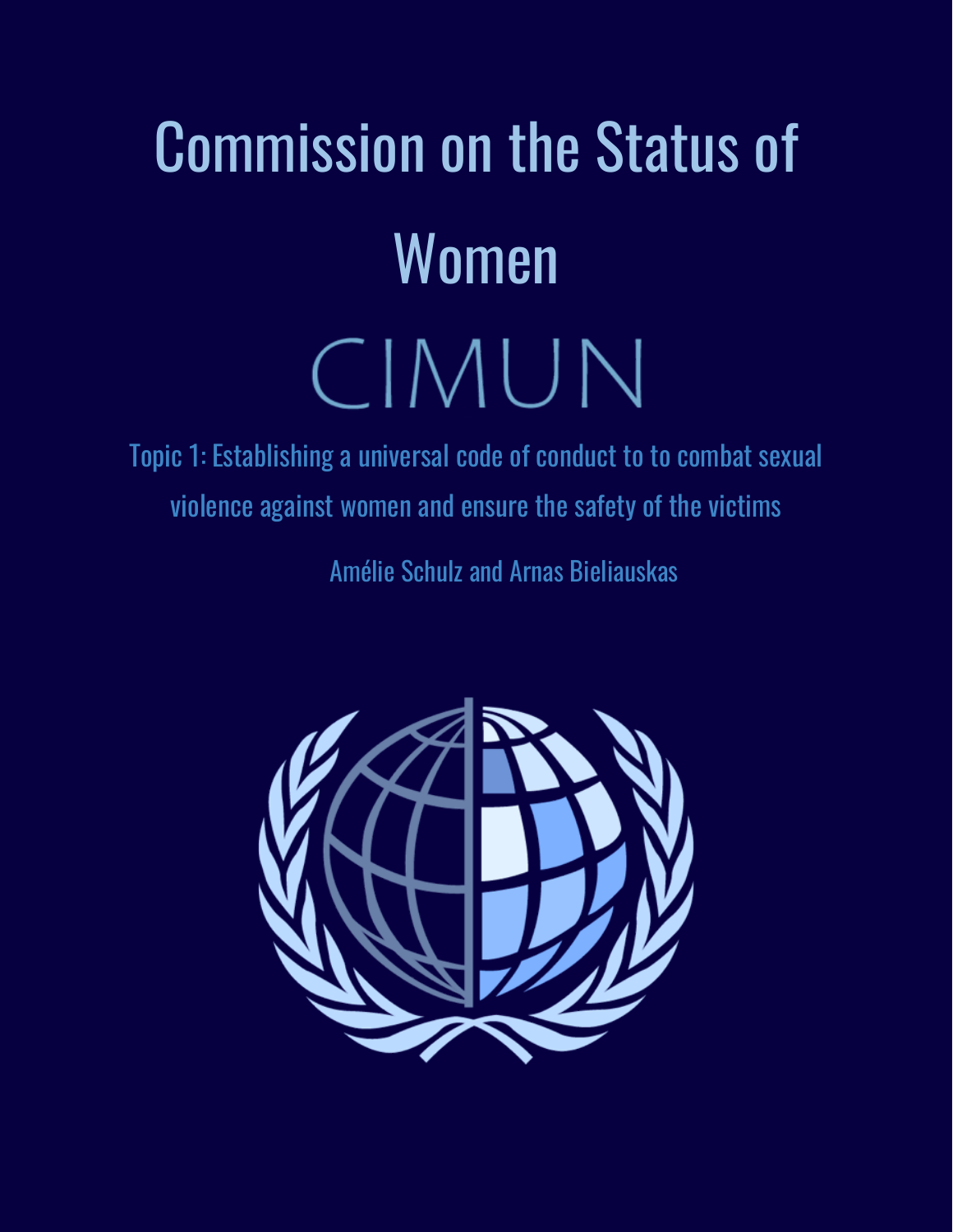**Trigger warning:** This report mentions and/or discusses forms of sexual assault, domestic violence and trauma responses. If any of these topics or related topics are triggering to you, the author of this report highly recommends not participating in this committee.

### Introduction

The World Health Organization estimates that around 30% of women worldwide have been a victim of physical and/or sexual violence, either from an intimate partner or non-partner. Such violence can and does occur in every country, and can be an isolated event or in combination with a larger issue, such as armed conflict. This report intends to offer an overall idea of the severity of the issue, as well as provide the delegates with background information, relevant UN resources and guidance for when conducting their own research. For this topic, it is particularly necessary for delegates to be aware of their own countries policies regarding sexual violence and the safety of the victims of such violence, and to what extent these policies have been successful.

Side note: The author of this report is very well aware that men also experience sexual violence. The author in no way is trying to simply disregard this. However, the topic of discussion is sexual violence against women, therefore, the research report will focus on women specifically.

# Key Terms

**Violence against women**: The United Nations defines violence against women as "any act of gender-based violence that results in, or is likely to result in, physical, sexual or psychological harm or suffering to women, including threats of such acts, coercion or arbitrary deprivation of liberty, whether occurring in public or in private life" [\(United Nations](https://www.ohchr.org/Documents/ProfessionalInterest/eliminationvaw.pdf)).

**Sexual violence**: The World Health Organization defines sexual violence as "any sexual act, attempt to obtain a sexual act, or other act directed against a person's sexuality using coercion, by any person regardless of their relationship to the victim, in any setting. It includes rape, defined as the physically forced or otherwise coerced penetration of the vulva or anus with a penis, other body part or object, attempted rape, unwanted sexual touching and other non-contact forms" [\(World Health Organization](https://www.who.int/news-room/fact-sheets/detail/violence-against-women)).

**Code of conduct**: "a set of [rules](https://dictionary.cambridge.org/dictionary/english/rule) that [members](https://dictionary.cambridge.org/dictionary/english/member) of an [organization](https://dictionary.cambridge.org/dictionary/english/organization) or [people](https://dictionary.cambridge.org/dictionary/english/people) with a [particular](https://dictionary.cambridge.org/dictionary/english/particular) [job](https://dictionary.cambridge.org/dictionary/english/job) or [position](https://dictionary.cambridge.org/dictionary/english/position) must [follow](https://dictionary.cambridge.org/dictionary/english/follow)" ([The Cambridge dictionary](https://dictionary.cambridge.org/dictionary/english/code-of-conduct)).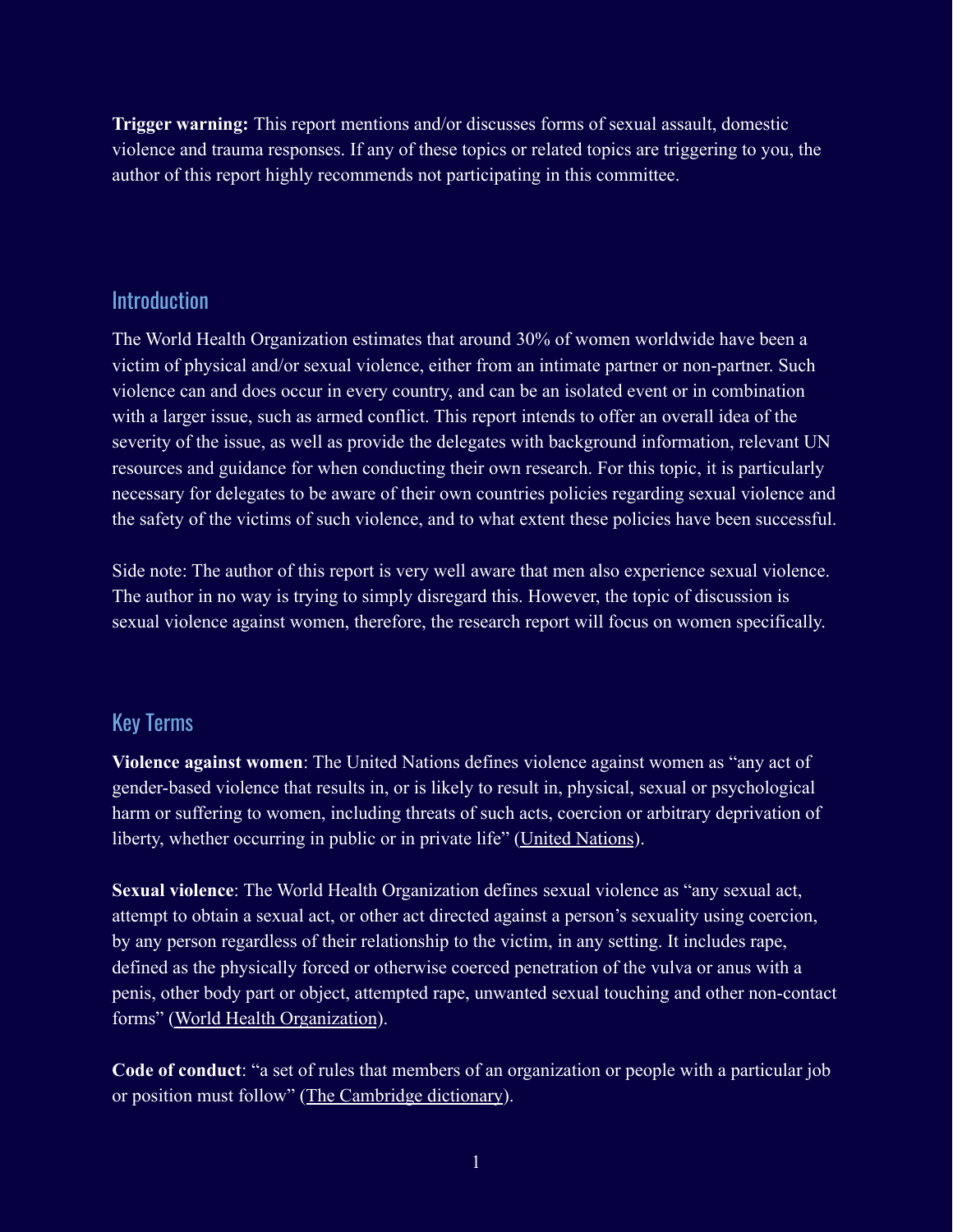# Background Information

Experiencing sexual violence has severe, possibly life-long impacts on the victim. These impacts include but are not limited to common trauma responses, such as substance abuse, self-harming behaviour, flashbacks, etc. [\(RAINN](https://www.rainn.org/effects-sexual-violence)). Despite these short- and long-term impacts, of the women who experience sexual violence, UN Women estimates that less than 40% seek help. Furthermore, they mention that less than 10% end up going to the police for help [\(UN Women\)](https://www.unwomen.org/en/what-we-do/ending-violence-against-women/facts-and-figures). As mentioned in the introduction, the World Health Organization estimates that a third of women have experienced sexual violence.

When conducting country-specific research, delegates should keep in mind that victims of sexual assault do not always speak up, for a variety of reasons. Such reasons include but are not limited to "inadequate support systems, shame, fear or risk of retaliation, fear or risk of being blamed, fear or risk of not being believed, fear or risk of being mistreated and/or socially ostracized" ([World Health Organization](https://apps.who.int/iris/bitstream/handle/10665/77434/WHO_RHR_12.37_eng.pdf?sequence=1)). This can contribute to statistics in some cases not being 100% accurate.

# Major Countries and Organizations Involved

Most individual countries will have their own individual organizations which fight for and oversee this issue.

**UN Women**: Also known as the United Nations Entity for Gender Equality and the Empowerment of Women.

<https://www.unwomen.org/en>

**UN Action against Sexual Violence in Conflict**: This is a network of 20 different United Nations entities which work together to put an end to sexual violence occurring during armed conflict.

<https://www.un.org/sexualviolenceinconflict/about-us/un-action/>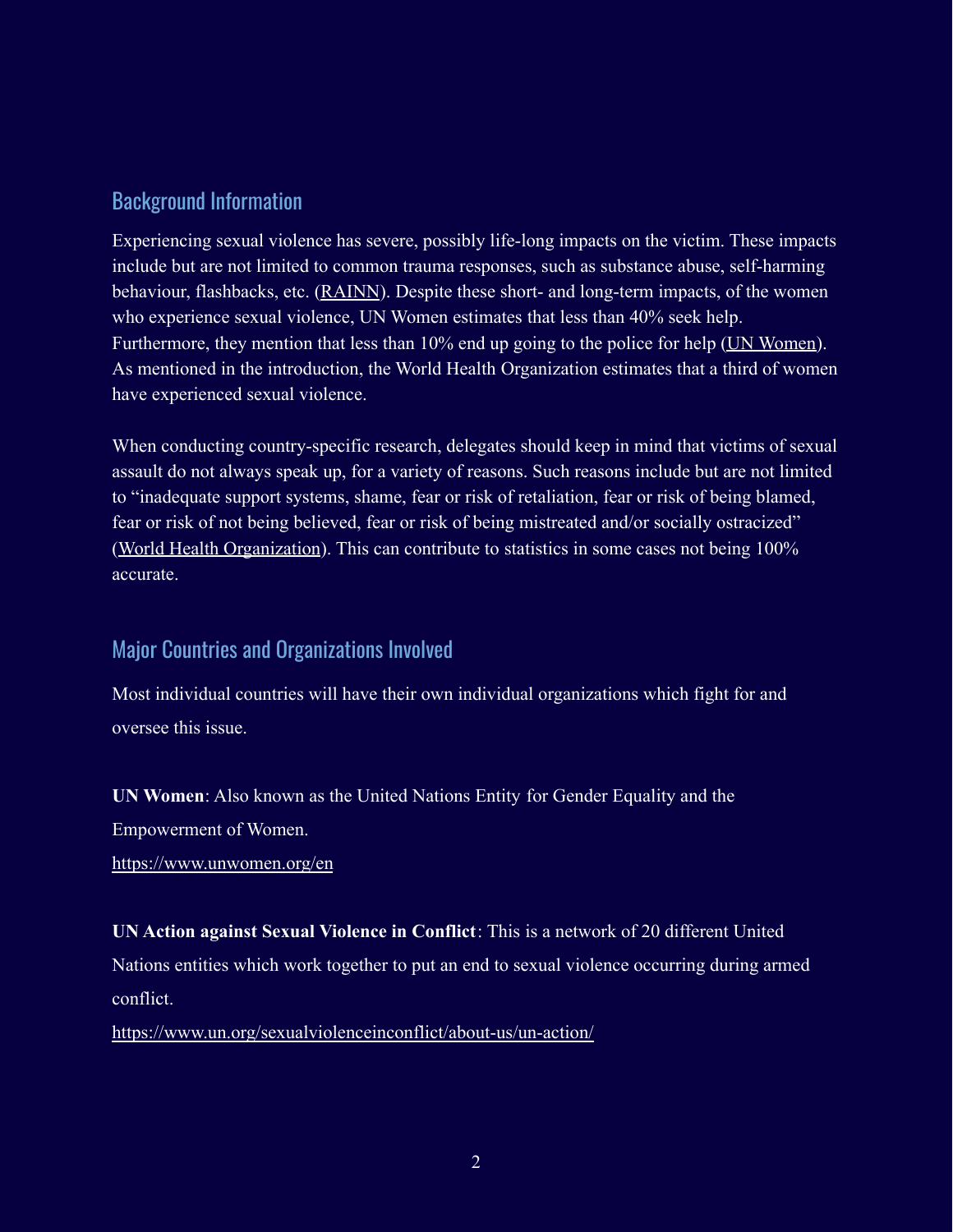**Office of the United Nations High Commissioner for Human Rights**: Also known as OHCHR. A lot of relevant documents mentioned and quoted in this report are by this office. Their purpose is the promotion and protection of human rights. <https://www.ohchr.org/EN/pages/home.aspx>

Relevant UN Resolutions and Reports Declaration on the elimination of violence against women Adopted by the General Assembly on 20 December 1993 <https://www.ohchr.org/en/professionalinterest/pages/violenceagainstwomen.aspx>

Intensification of efforts to prevent and eliminate all forms of violence against women and girls: sexual harassment Adopted by the General Assembly on 17 December 2018 <https://undocs.org/en/A/RES/73/148>

Multi-year programme of work of the Commission on the Status of Women Adopted by the Economic and Social Council on 17 July 2020 [https://www.un.org/ga/search/view\\_doc.asp?symbol=E/RES/2020/15](https://www.un.org/ga/search/view_doc.asp?symbol=E/RES/2020/15)

To search for more or specific ECOSOC documents on specific topics, use the following website: [United Nations ECOSOC documents](https://www.un.org/ecosoc/en/documents/search-documents)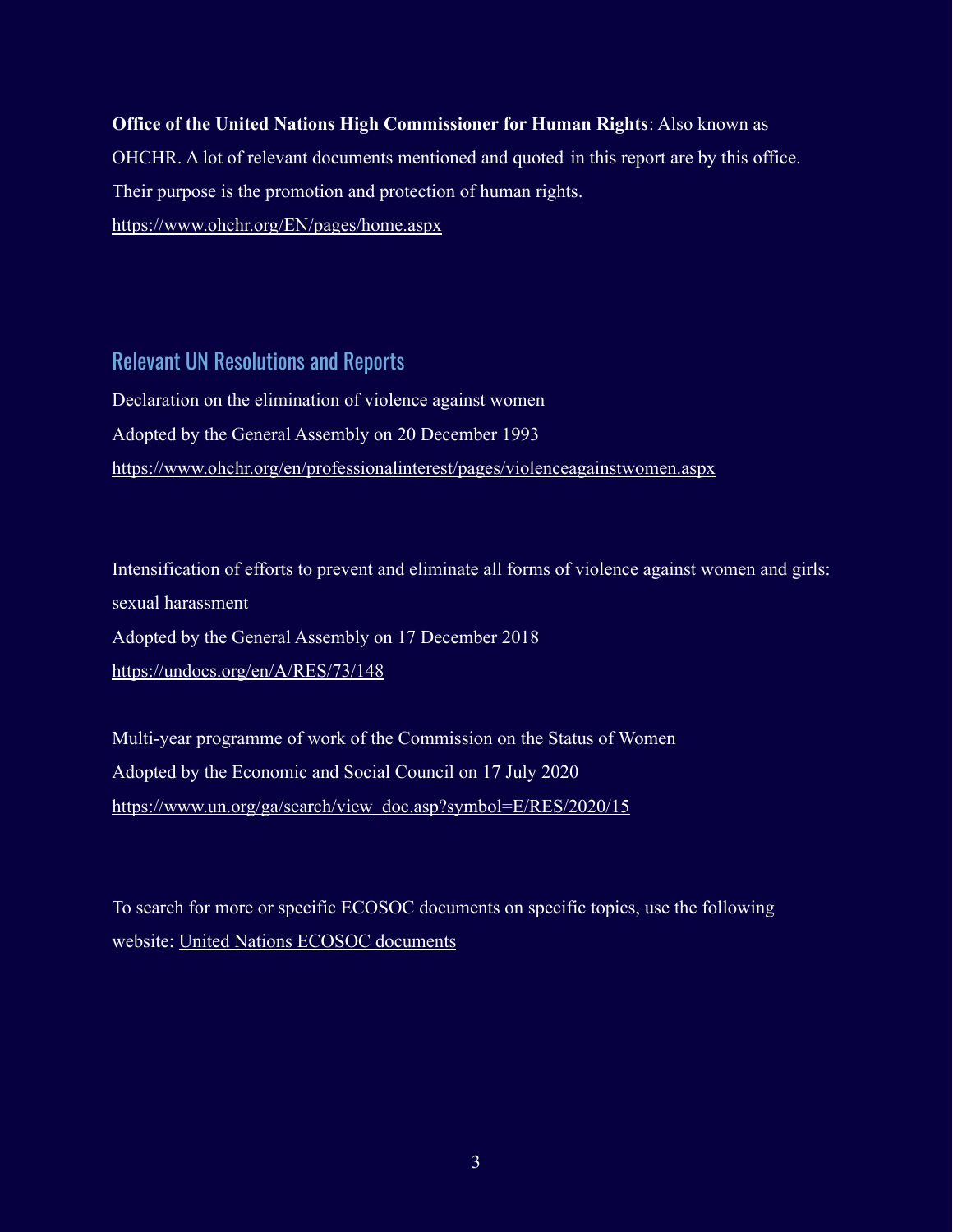#### Previous Attempts at Resolving This Issue

Specific countries will have specific prior attempts at resolving this issue. Delegates should be aware of these attempts and to what extent they were successful. This, for example, includes laws put into place to combat the issue and specific organisations.

Overall, international awareness of sexual violence against women is increasing. This can be seen on social media platforms, in the news, etc. UN reports and resolutions have attempted to combat the issue and prompt discussions. An example of this is a resolution adopted by the general assembly in 2018, which reaffirms past declarations and plans, condemns violence against women and makes suggestions for how to deal with the issue; "Encourages national legislative authorities and political parties, as appropriate, to adopt codes of conduct and reporting mechanisms," ([United Nations](https://undocs.org/en/A/RES/73/148)).

# Possible Solutions

Possible solutions for this issue fall into different categories, such as prevention, providing aid for victims, gathering information, etc. When looking for possible solutions, delegates should keep in mind that different countries have different resources available, and that sexual violence can often be the result of a greater armed conflict. Such conflicts can not simply be stopped by the UN.

A common suggestion is spreading awareness, especially at younger ages to educate people about the topic as soon as possible. However, it should be kept in mind that the topic of what children can and should be exposed to is a controversial one and that the individual parents will have their own opinions on this.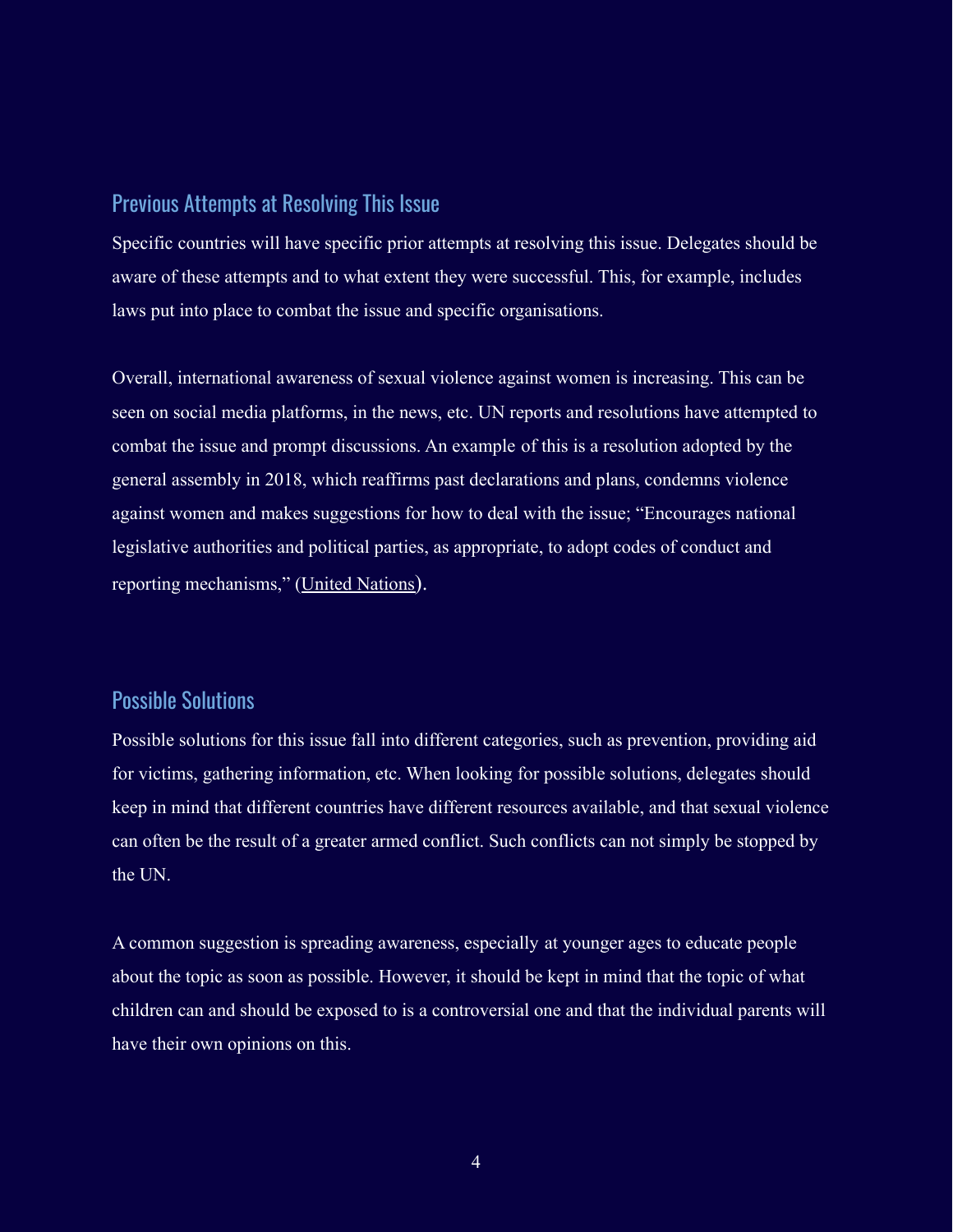Another aspect of addressing this issue is gathering information and statistics. An EU wide survey about violence against women suggests that "the EU and Member States should promote and fund surveys in a concerted effort to uncover information on the extent and nature of violence experienced by women. These surveys can be repeated every few years to measure developments over time" ([European Union Agency for](https://fra.europa.eu/sites/default/files/fra-2014-vaw-survey-at-a-glance-oct14_en.pdf) Fundamental Rights).

Support systems for victims of sexual violence, which can include economic, emotional and medical support, are already prevalent in many countries, but not all and in many cases underfunded or difficult to access. This can especially be the case in situations where sexual violence against women occurs in combination with armed conflict. Marginalized groups in particular have even less of an opportunity to access help services. Furthermore, as mentioned in the background section, a large percentage of women never seek help for their experiences, and even fewer seek out authorities such as the police. Delegates should consider ways in which victims can be provided with more and more accessible support, and how marginalized groups, in particular, can be considered. This can include support systems and further ways to ensure the safety of victims, especially in cases where said victims may fear for their safety being compromised as a result of seeking help.

#### For more information

List of international organizations: [link](https://www.rcne.com/links/international-organisations/) Sexual harassment explained by the UN: [link](https://www.un.org/womenwatch/osagi/pdf/whatissh.pdf) Sexual and gender-based violence in the context of transitional justice: [link](https://www.ohchr.org/documents/issues/women/wrgs/onepagers/sexual_and_gender-based_violence.pdf) Facts and figures on violence against women: [link](https://www.unwomen.org/en/what-we-do/ending-violence-against-women/facts-and-figures) Specific countries: [link](https://unstats.un.org/unsd/gender/vaw/) Rape statistics by country 2021: [link](https://worldpopulationreview.com/country-rankings/rape-statistics-by-country) EU wide survey on violence against women: [link](https://fra.europa.eu/sites/default/files/fra-2014-vaw-survey-at-a-glance-oct14_en.pdf) Understanding and addressing violence against women - WHO 2012: [link](https://apps.who.int/iris/bitstream/handle/10665/77434/WHO_RHR_12.37_eng.pdf?sequence=1) Sexual violence in armed conflict: [link](https://www.icrc.org/en/what-we-do/sexual-violence)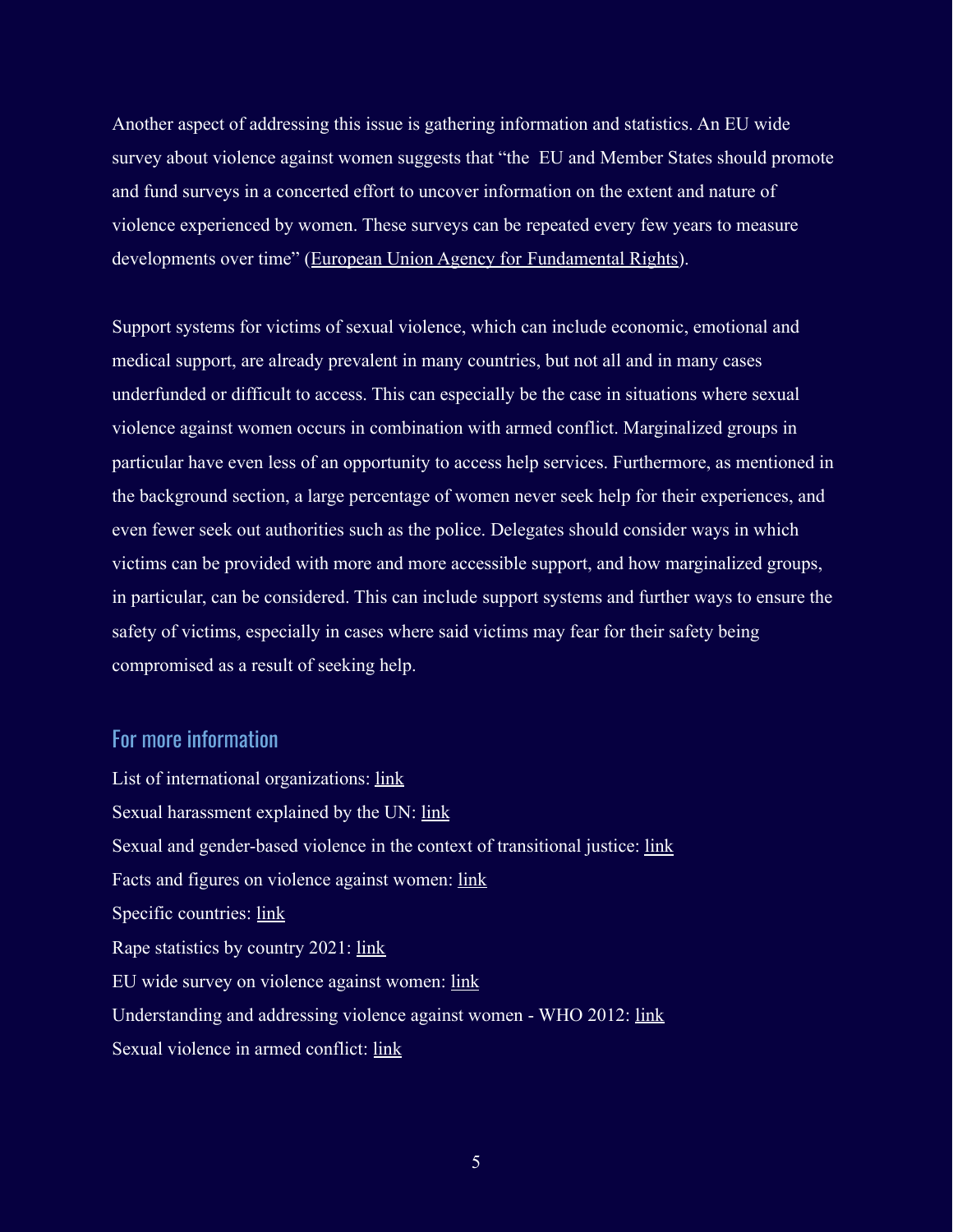## **Bibliography**

"Addressing Sexual Violence." International Committee of the Red Cross, 22 Feb. 2021, [www.icrc.org/en/what-we-do/sexual-violence.](http://www.icrc.org/en/what-we-do/sexual-violence)

"Code of Conduct." Cambridge Dictionary | English Dictionary, Translations & Thesaurus, dictionary.cambridge.org/dictionary/english/code-of-conduct.

Declaration on the Elimination of Violence against Women. United Nations, General Assembly, 1993, [www.ohchr.org/Documents/ProfessionalInterest/eliminationvaw.pdf](http://www.ohchr.org/Documents/ProfessionalInterest/eliminationvaw.pdf).

"Effects of Sexual Violence." RAINN | The Nation's Largest Anti-sexual Violence Organization, 2021, [www.rainn.org/effects-sexual-violence](http://www.rainn.org/effects-sexual-violence).

"Facts and Figures: Ending Violence Against Women | What We Do." UN Women, [www.unwomen.org/en/what-we-do/ending-violence-against-women/facts-and-figures](http://www.unwomen.org/en/what-we-do/ending-violence-against-women/facts-and-figures).

"Gender Statistics - Violence Against Women." 2016, unstats.un.org/unsd/gender/vaw/.

Intensification of efforts to prevent and eliminate all forms of violence against women and girls: sexual harassment. United Nations, General Assembly, 2018, undocs.org/en/A/RES/73/148.

"Links to International Organisations." Rape Crisis Network Europe, [www.rcne.com/links/international-organisations/](http://www.rcne.com/links/international-organisations/).

Multi-year programme of work of the Commission on the Status of Women. United Nations, Economic And Social Council, 2020,

[www.un.org/ga/search/view\\_doc.asp?symbol=E/RES/2020/15](http://www.un.org/ga/search/view_doc.asp?symbol=E/RES/2020/15).

"OHCHR | Home." [www.ohchr.org/EN/pages/home.aspx](http://www.ohchr.org/EN/pages/home.aspx).

"Rape Statistics By Country 2021." 2021 World Population by Country, 2021, worldpopulationreview.com/country-rankings/rape-statistics-by-country.